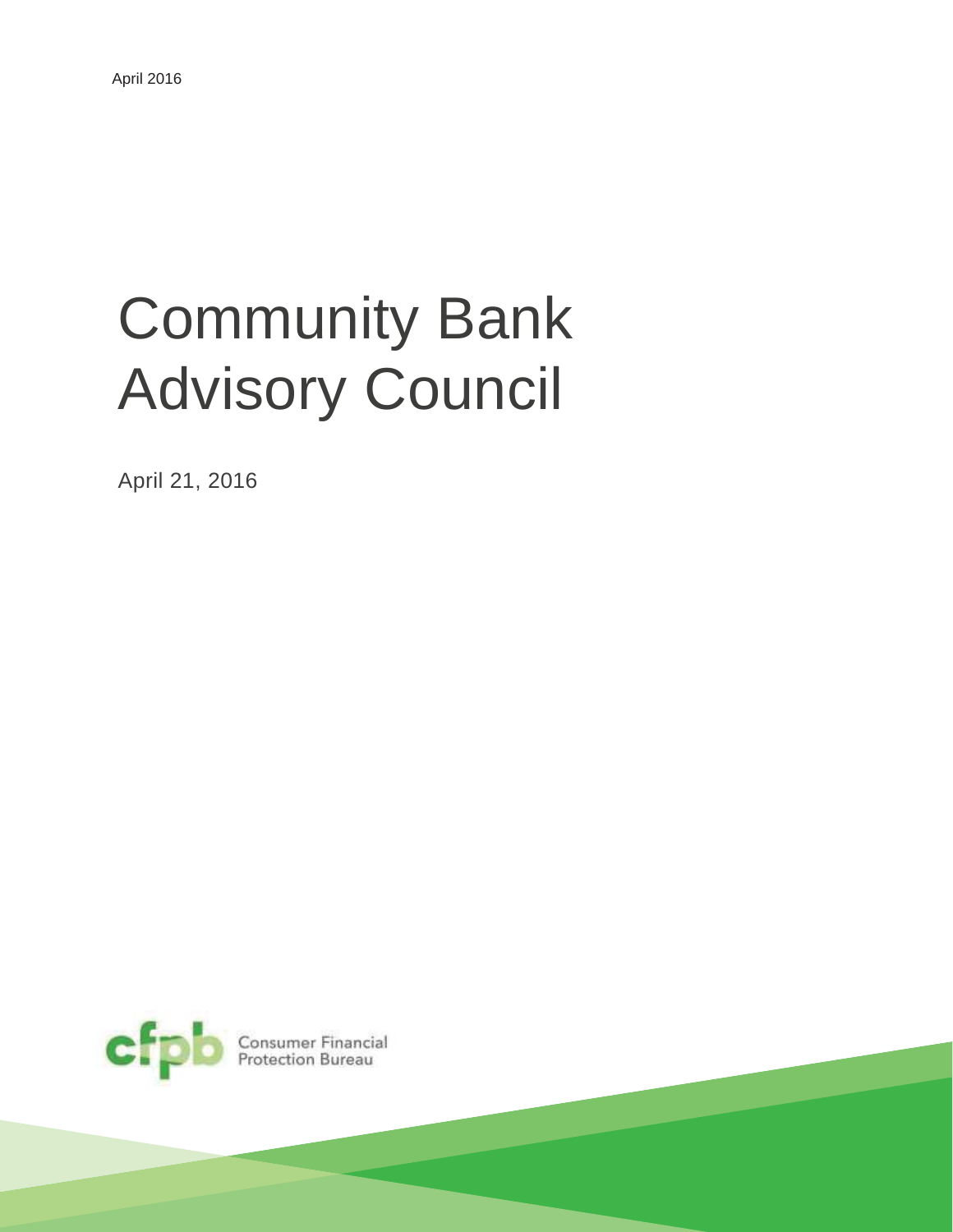## Meeting of the Community Bank Advisory Council

The Community Bank Advisory Council (CBAC) of the Consumer Financial Protection Bureau (CFPB) met in person at 8:30 a.m. on April 21, 2016. The meeting was held at the CFPB Headquarters located at 1275 First Street, NE, Washington, D.C.

| <b>Board members present</b>    | <b>CFPB</b> staff present             |
|---------------------------------|---------------------------------------|
| Guillermo Diaz-Rousselot, Chair | <b>CFPB Director, Richard Cordray</b> |
| David Reiling, Vice Chair       | <b>Julian Alcazar</b>                 |
| Jonathan Allen                  | Matt Cameron                          |
| Angela Beilke                   | <b>Stacy Canan</b>                    |
| Kathleen Cook                   | <b>Kelvin Chen</b>                    |
| Julia R. DeBery                 | Chris D'Angelo                        |
| Jack Hopkins                    | <b>Crystal Dully</b>                  |
| Michael Gallagher               | Darian Dorsey                         |
| Ricardo "Ricky" D. Leal         | <b>Delicia Hand</b>                   |
| David Motley                    | Emmanuel Mañon                        |
| Cara Quick                      | Patricia McClung                      |
| <b>Thomas Spitz</b>             | Eva Nagypal                           |
| Yee Phong "Alan" Thian          | <b>Zixta Martinez</b>                 |
| <b>Monica Thomas</b>            | John McNamara                         |
| Christopher Triplett            | Margaret H. Plank                     |
| Samuel Vallandingham            | David Silberman                       |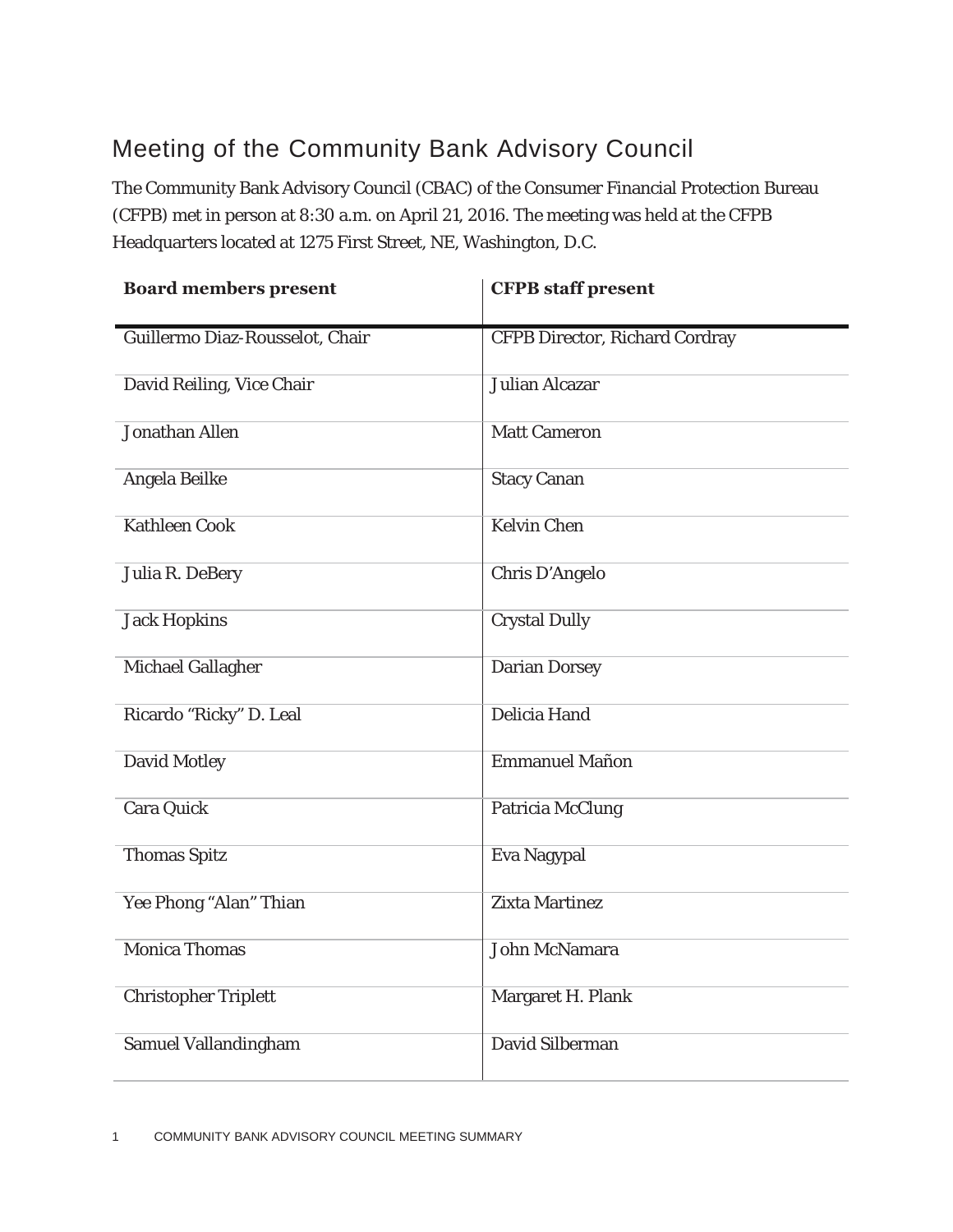## April 21, 2016

#### Welcome and agenda overview

**Director Richard Cordray, Consumer Financial Protection Bureau Delicia Hand, staff director, Advisory Board and Councils Office Zixta Q. Martinez, associate director, External Affairs Guillermo Diaz-Rousselot**, **Community Bank Advisory Council Chair** 

Guillermo Diaz-Rousselot called the Community Bank Advisory Council (CBAC) meeting was called to order at 8:30 a.m. Chair Diaz-Rousselot voiced his appreciation to CBAC members and CFPB staff. Zixta Martinez, associate director of External Affairs, also thanks CBAC members for their time, attention, and feedback to CFPB staff. Staff Director Delicia Hand reviewed the agenda for the open and closed portions of the meeting.

Director Cordray welcomed CBAC members and expressed his appreciation for its work. He provided an update on the Bureau's most recent work. He discussed the CFPB's efforts in financial education and the work to develop a set of tools, "Moments in Time: Financial Education Tools," to help people during important financial moments. The tools comprise three modules, "Paying for College," "Owning a Home," and "Planning for Retirement," and, in the near future, will include "Buying a Car." Director Cordray also highlighted an update to the mortgages rule as well as the "Know Before You Owe" mortgage disclosure forms rule.

#### Committee Breakout Sessions

#### **Michael Gallagher, member, Card, Payment, and Deposit Markets**

The CBAC Card, Payment, and Deposit Markets committee, which has been working on drafting a set of guiding principles on overdraft protection products to share with the Bureau, discussed the guiding principles on overdraft for financial institutions and the consumer benefits associated with them. The committee discussed several topics including overdraft fees, implementing overdraft protection programs, and core processors. The committee decided to emphasize the need for balance between financial institutions and the needs of consumers. Some committee members also highlighted the benefits of overdraft programs. A committee member suggested that the guiding principles serve as a "published best practices" for institutions. Another committee member advised that being honest and upfront will foster trust between the consumer and the financial institution. CFPB staff explained that informing community banks, credit unions, and big financial institutions about best practices will create a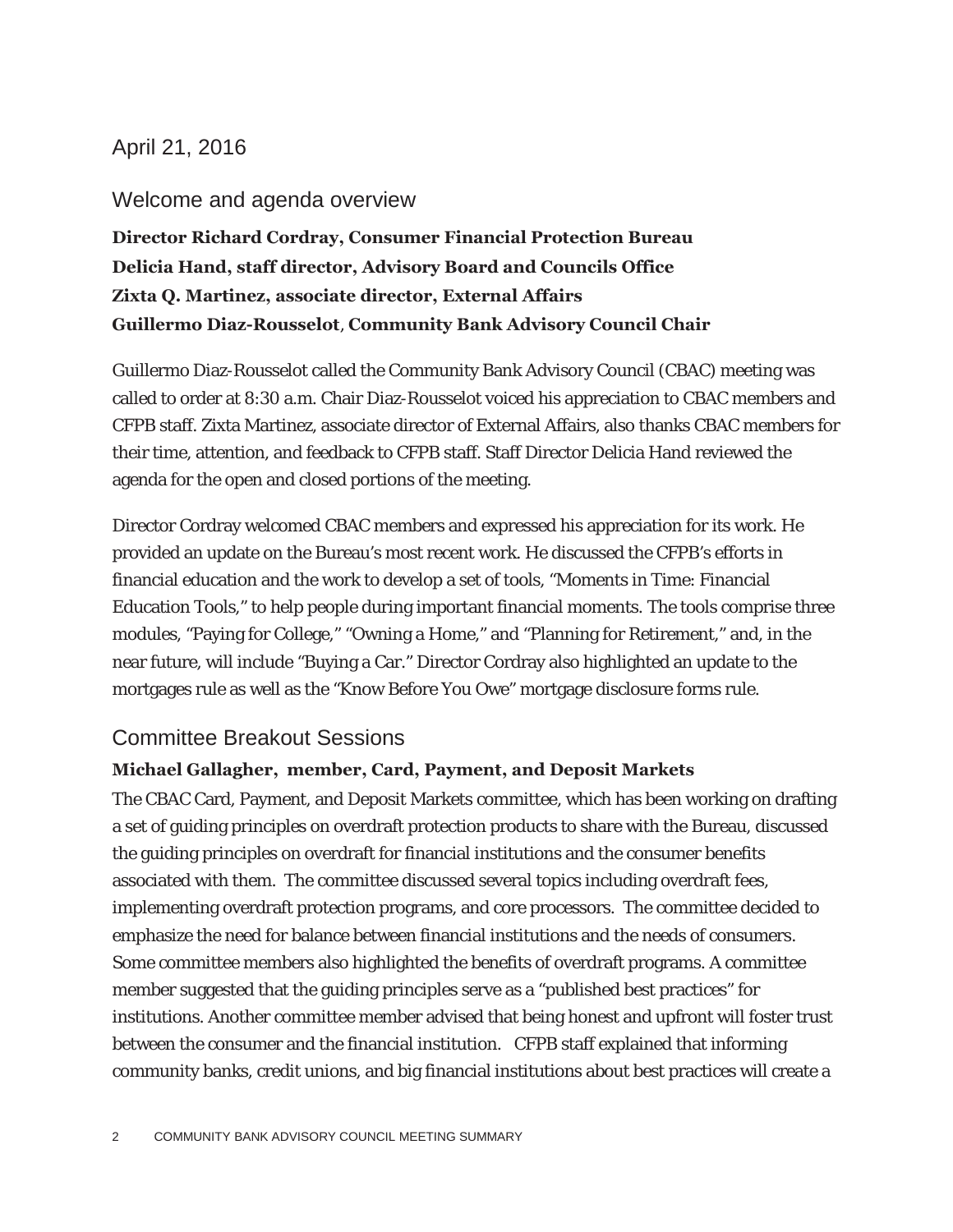ripple effect throughout the market. Lastly, CBAC members asked if this document would make core processors more community bank friendly.

#### **David Reiling, member, Consumer Lending Committee**

The CBAC Consumer Lending Committee discussed the CFPB's work on debt collection. A CFPB staff member presented information about the debt collection market, case studies, and findings reported. The staff member informed the committee that the average price of debt has steadily increased. The staff member also discussed the Card Act Report, published in December 2015, which revealed that the largest credit card issuers are able to dispose of charged-off debt through their handling of debt sales, internal collections, internal recovery, and managing their collection agencies. A committee member asked if debt collectors needed formal registration, similar to licensed mortgage originators. CFPB staff informed that this question was included in the ANPR, but does not necessarily mean that it will show up in the rulemaking. Several members commented that their institutions often pull payments for loans internally from their members' accounts. If there are insufficient funds, they don't assess a fee. Members wanted to know how the rule would address the fee notification rule on internal transfers.

#### **Angela Beilke, Chair, Mortgages Committee**

The CBAC Mortgages committee discussed TRID and loan estimates. Committee members voiced concerns about whether loan rates should be locked and about whether inclusion of the time zone is mandatory or voluntary.

Next CFPB staff provided an update on the Home Mortgage Disclosure Act (HMDA). CFPB has focused heavily on the regulation implementation piece of HMDA, and a "HMDA operations team" at CFPB has been formed. Staff expects to have a webinar sometime in the near future that will walk people through system changes. Staff reminded the committee that 2017 data will be collected according to the current rule and reported to the CFPB in 2018. Staff also provided an overview of the Helping Expand Lending Practices in Rural Communities Act. The general consensus of the committee was that they were very happy with the tool and that it was easy to use. Several committee members stated they would like to see more instruction in CFPB webinars on how to fill out forms associated with HMDA and TRID.

## Information Exchange: Know Before You Owe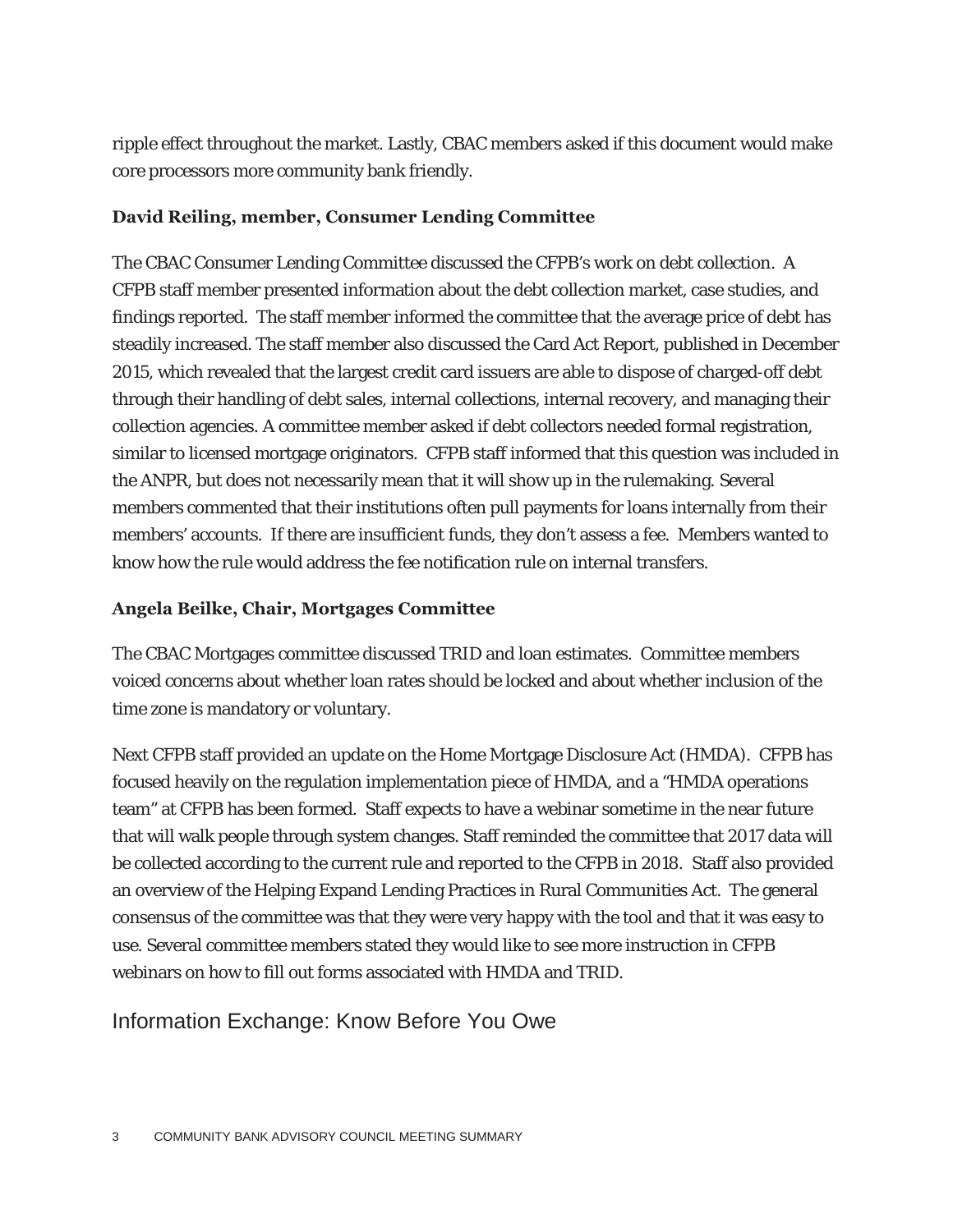The CBAC Mortgages committee led a discussion on the Bureau's Know Before You Owe mortgage disclosure rule. Chair Beilke summarized the feedback the committee received for the CFPB. The committee discussed webinars, investors, third parties being over reactive, and frequency of regulations changes. The Chair also mentioned appraisal rates in rural areas and how they impact changed circumstances in closing disclosures (CD) and loan estimates (LE). A staff member informed the committee that, in the last four years, the market share and mortgage market that is being taken by community banks and credit unions has risen.

CBAC members highlighted some concerns with the Know Before You Owe form posted on the Bureau's website. Specifically, they noted that the form provides incorrect guidance to small community banks regarding the use of "em-dashes" or "hyphens" as well as Time Zone requirements. CFPB staff acknowledged the confusion. A CBAC member also asked for clarification on the language used for loan estimates regarding "rate lock." Staff also noted that the loan estimate can be re-disclosed. This document primarily notes a change in circumstances, at which point the loan becomes locked. Additionally, a CBAC member praised the webinars. CFPB staff noted that the information in the webinars is a direct result of feedback provided by council members.

#### Information Exchange: Consumer Complaint Handling

#### **Darian Dorsey, chief of staff, Consumer Response**

Darian Dorsey provided an overview of the Bureau's Office of Consumer Response's complaint handling process. The Office of Consumer Response uses the latest technology to answer consumer questions, handle consumer complaints, and analyze and share data in order to empower consumers and improve the marketplace. Consumer complaint handling capabilities have been rolled out in phases, beginning in July 2011 with credit card complaints, and most recently the CFPB has added the ability to handle marketplace lending complaints. The Bureau routes complaints to companies for a response or to other regulators, directing the consumer to the right place and collecting feedback from consumers about companies' responses to their complaints. The Office of Consumer Response shares data with the Federal Trade Commission's Sentinel database and publishes complaints in the CFPB's Consumer Complaint Database. With consumer consent, the CFPB publishes anonymized complaint narratives on the database and companies have the option to respond publically to complaints.

One CBAC member inquired about which category of complaints resulted in the most volume. A CFPB staff member informed the Council that mortgages, credit reporting, and debt collection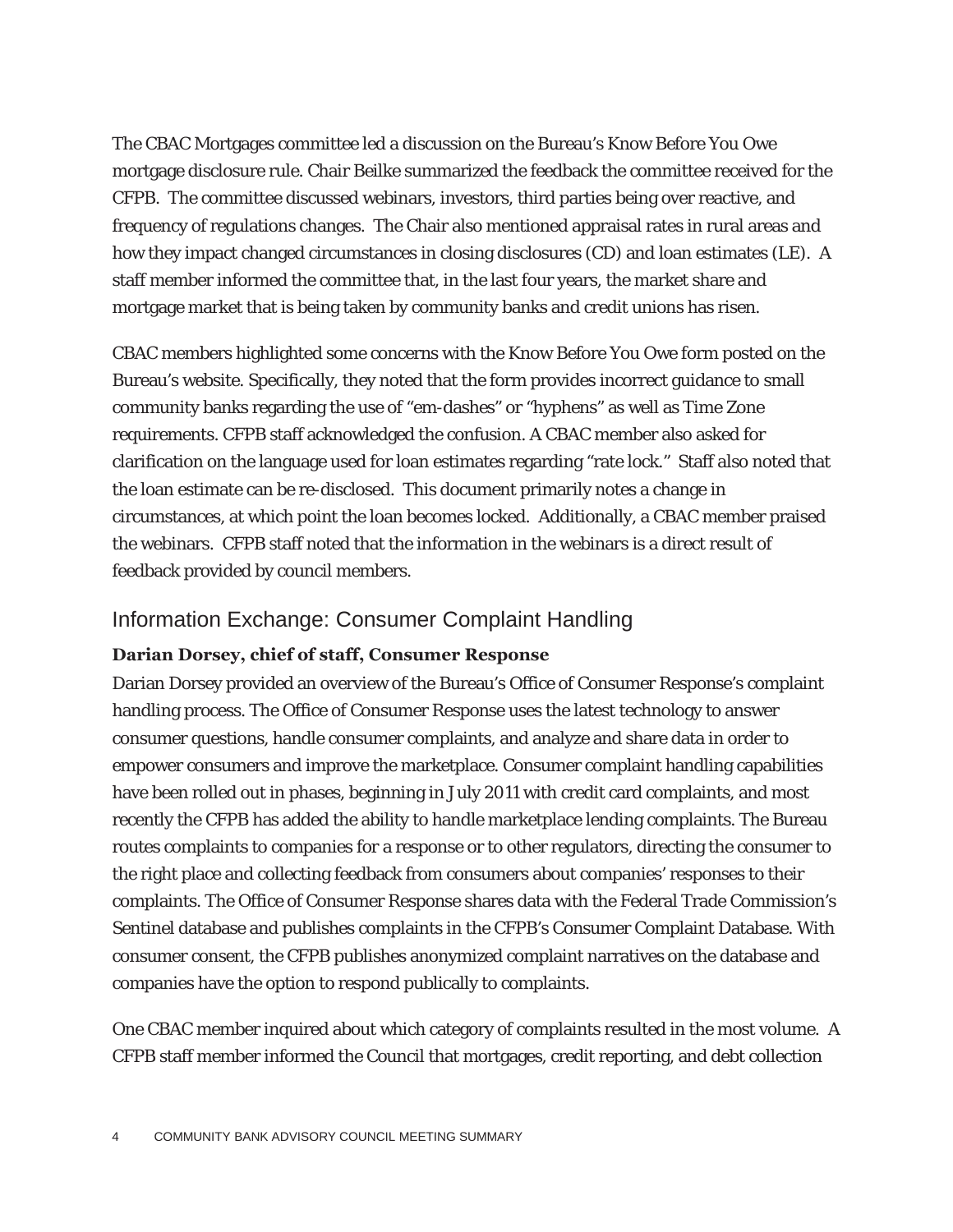equate to about two-thirds of all complaint volume. Another CBAC member asked how complaints were categorized when submitted. A staff member responded that consumers identify the product or service they are complaining about when they submit a complaint.

## Administrative Session: Working Lunch – Communications and Ethics **Margaret Plank, senior counsel, General Law, Ethics & Oversight, Legal Division Delicia Hand, staff director, Advisory Boards and Councils Office**

Margaret H. Plank and Delicia Hand presented the communication procedures for the CBAC and reviewed the federal code of ethics for new and returning members. Staff explained that the work of CBAC members, and their written communication with the Bureau in fulfilling that role, are considered to be government records and are subject to the Freedom of Information Act (FOIA). Additionally, as a result of a provision in an omnibus appropriations bill enacted at the end of last year, the Bureau and its Advisory Board and Councils are now subject to the Federal Advisory Committee Act (FACA). FACA provides rules around process, accountability, transparency and other aspects of federal advisory committees.

## Information Exchange: CBAC Card, Payment, and Deposit Markets Committee Overdraft Principles Discussion

#### **CBAC Card, Payment, and Deposit Markets Committee Members**

The CBAC Card, Payment, and Deposit Markets Committee shared the contents of a set of guiding principles on overdraft that the committee had been working on. The committee hopes to produce and formally share a document for the CFPB to consider when enacting new rules or regulations. The committee discussed the process of reordering checks and the impact that technology would have for certain institutions, as guidelines were assessed. Committee members noted that they would not like to see the establishment of quantitative limits on fees, a overdraft fee price structure or usury limit, the requiring of credit underwriting before accessing, the establishment of definitions for the excessive use of overdrafts, or hardline restrictions on transaction posting order. Members also stated that the definitions of the different types of balances should be clarified and that each of those definitions may be worded differently depending on the institution.

Following the presentation of the guiding principles, CBAC members asked for clarification on the process of ordering checks in order to avoid overdraft fees. Members determined that institutions should choose and that the term "presentment" should be the proper terminology. CBAC members also noted that it would be a challenge to provide multiple 24-hour access